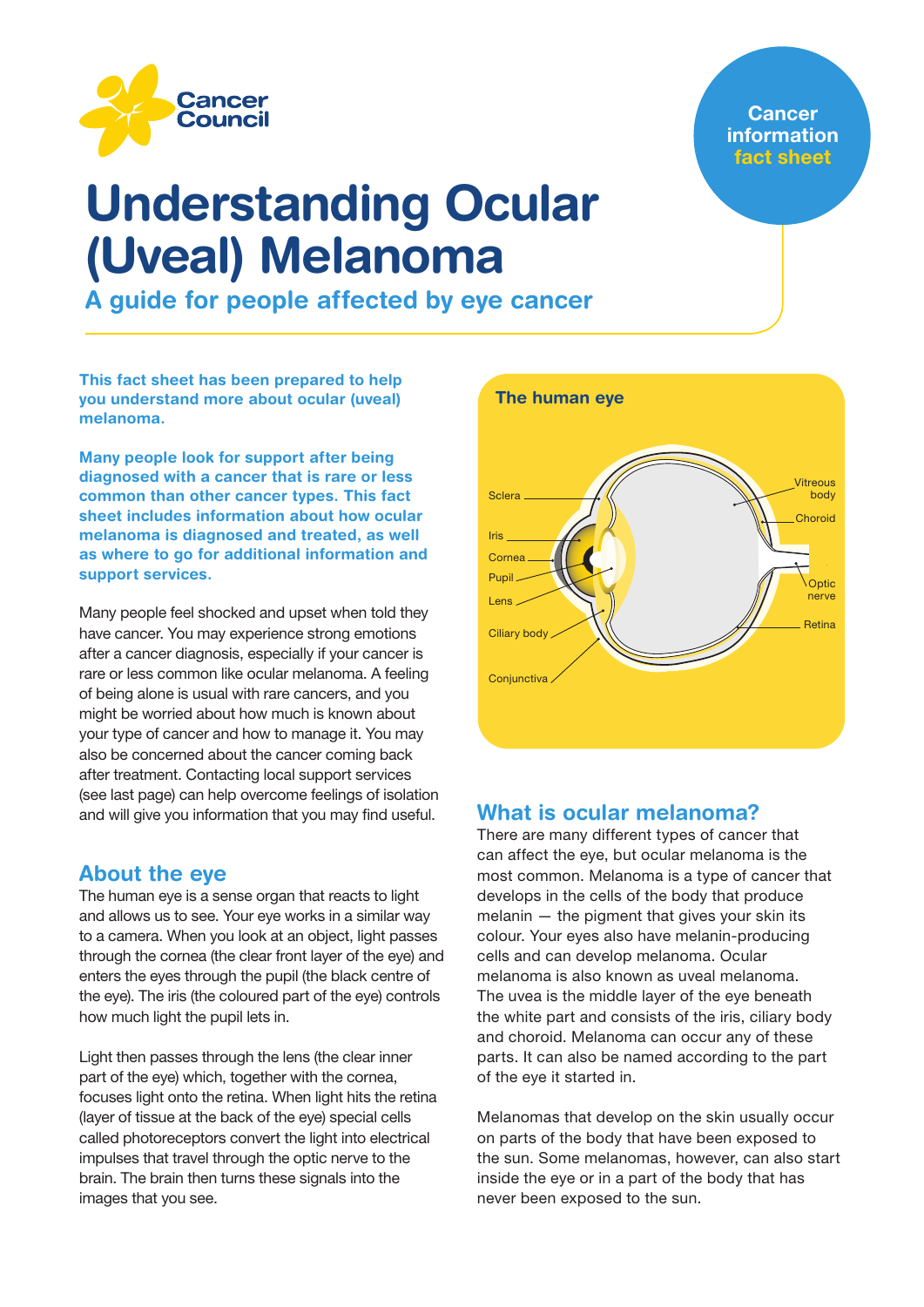Ocular melanoma is much rarer than skin melanoma and behaves very differently. Normally, cells multiply and die in an orderly way, so that each new cell replaces one lost. Sometimes, however, cells become abnormal and keep growing. In cancers such as ocular melanoma, the abnormal cells form a mass called a tumour. Cancerous tumours, also known as malignant tumours, have the potential to spread to other parts of the body through the blood stream or lymph vessels and form another tumour at a new site. This is known as secondary cancer or metastasis.

Most ocular melanomas develop in the part of the eye that you can't see when looking in a mirror, so this makes ocular melanoma hard to diagnose. Ocular melanoma usually develops in any of the following three areas of the eye:

- the iris the coloured part of the eye which helps regulate the amount of light entering the eye
- the ciliary body the part of the eye that controls the shape of the lens and makes the fluid in the eye called aqueous humour, which provides nutrition and maintains pressure in the eye
- the choroid or posterior uvea the vascular layer of the eye between the retina and the white outer layer (sclera).

These three areas are known as the uvea, hence the term uveal melanoma. Ocular (uveal) melanoma can occur in any of these areas, but it is more common in the choroid.



### How common is ocular (uveal) melanoma?

Ocular (uveal) melanoma is rare. Each year, around 125–150 Australians are diagnosed with this type of cancer (about 5-6 cases per million people).<sup>1</sup> It is more likely to be diagnosed in men than women, and can occur at any age, but the risk increases with age.

# What are the risk factors?

The cause of ocular melanoma is not known in most cases. However, there are several risk factors including:

- having pale or fair skin. People whose skin burns easily are most at risk.
- having a light eye colour. People with blue or green eyes have a greater risk than people with darker eyes.
- family history of melanoma. A very small number of people who have melanoma have inherited a faulty gene.
- having a growth on or in the eye. People with an "eye freckle" may be at risk.
- age. The risk increases with age.
- certain skin conditions and pigmentation. Some people have a skin disorder (dysplastic naevus syndrome) which causes moles to grow abnormally, and this can increase your risk.

# What are the symptoms?

Ocular melanoma can be difficult to diagnose as it forms in the part of the eye that isn't visible to you or others. It doesn't typically cause any signs and symptoms and is usually detected by an optometrist during a routine eye test.

Symptoms that some people may experience include:

- poor or blurred vision in one eye
- loss of peripheral vision
- brown or dark patches on the white of the eye
- a dark spot on the iris
- small specks, wavy lines or 'floaters' in your vision
- flashes in your vision
- a change in the shape of the pupil.

These symptoms can be caused by other eye conditions, but if you experience any of these symptoms you need to discuss them with your doctor.

2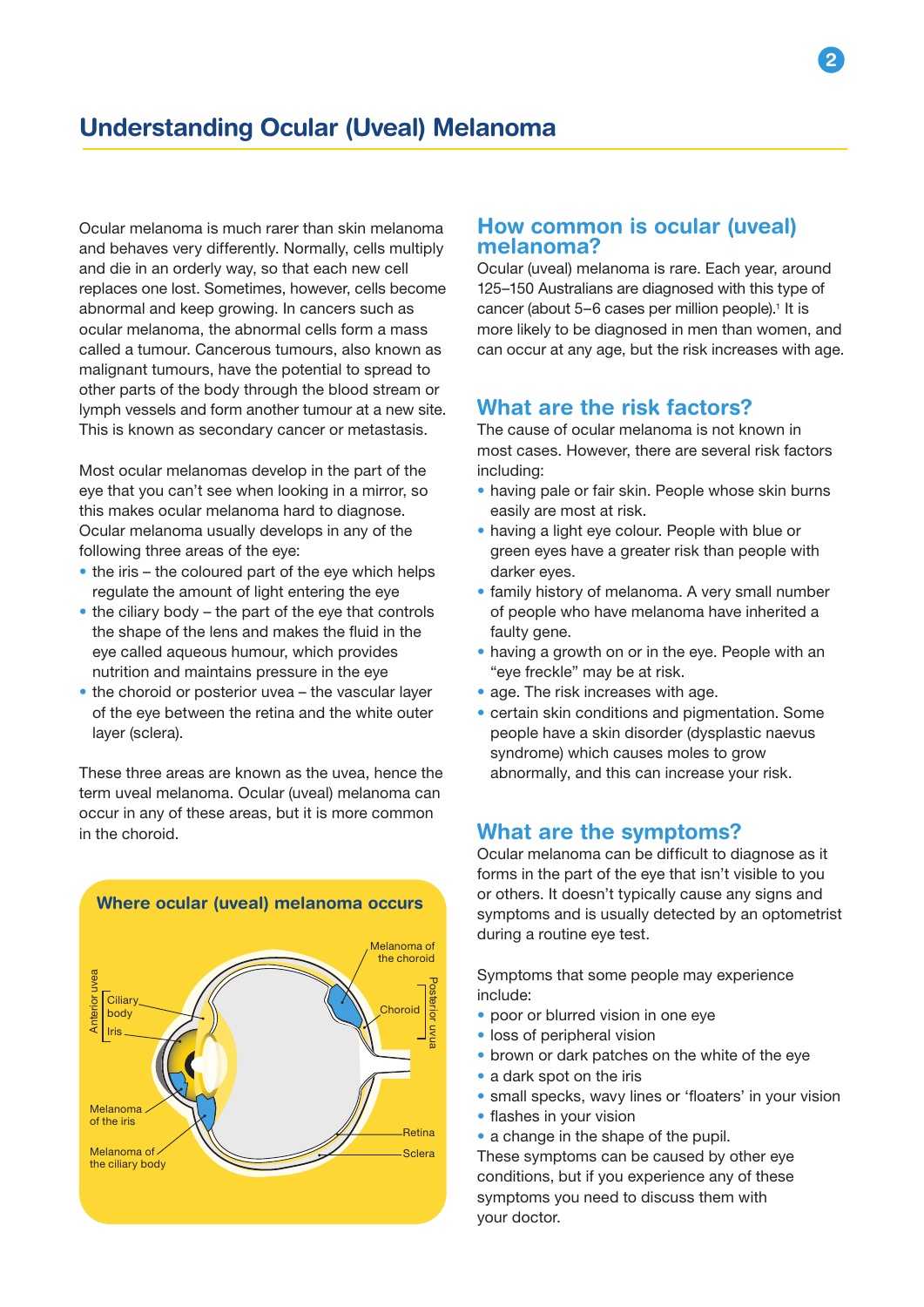# **Diagnosis**

If your doctor or optometrist thinks that you may have ocular melanoma, they will carry out certain tests. If the results suggest that you may have ocular melanoma, your doctor will refer you to a specialist doctor called an ophthalmologist who specialises in treating eye disorders. The ophthalmologist will carry out more tests that may include:

- Ophthalmoscopy (funduscopy) a test that allows your doctor to look at the inside of your eye to check for abnormalities. You may be asked to look into a large microscope that sits on a table (a slit lamp examination). The doctor may put eye drops in your eye to widen (dilate) your pupil. This will allow the doctor to see inside your eye, so they may not have to perform a biopsy (see opposite) to determine if a tumour is present. The eye drops make your eyesight blurry for a few hours and you might find bright light uncomfortable, so take sunglasses to your appointment. You cannot drive until your eyesight returns to normal.
- Colour fundus photography in this test, photographs of the back of your eye (fundus) will be taken and can help show what the tumour looks like before and after treatment. The doctor will put eye drops in your eye to widen (dilate) your pupil and then use a special camera to take pictures of the fundus.
- Ultrasound scan this test uses soundwaves to create pictures of the inside of your eye and surrounding areas. For this scan a gel will be spread over your closed eyelid and a small device called a transducer is moved over the area. The transducer sends out soundwaves that echo when they come across something dense, like an organ or tumour. The ultrasound images are then projected onto a computer screen. An ultrasound is painless, takes only a few minutes and accurately shows the size of the tumour.
- Transillumination if you need surgery, this test may be done first to show exactly where the melanoma is. The lights in the room are turned down and the doctor shines a very bright light into your eye to look for abnormal areas.
- CT (computerised tomography) or MRI (magnetic resonance imaging) scans – special machines are used to scan and create pictures of the inside of your body and are used to find tumours or to check for any spread of disease. Before the scan you may have an injection of dye (called contrast) into one of your veins, which makes the pictures clearer. During the scan, you will need to lie still on an examination table. For a CT scan the table moves in and out of the scanner which is large and round like a doughnut; the scan itself takes about 10 minutes. For an MRI scan the table slides into a large metal tube that is open at both ends; the scan takes a little longer, about 30–90 minutes to perform and the machine is noisy so you will be given earplugs to wear. Both scans are painless.
- Biopsy most of the time, the ophthalmologist can make a diagnosis from what they can see when they examine your eye, from photographs and ultrasound pictures. However, sometimes a biopsy is performed. In a biopsy, some tissue is removed from the affected area so it can be examined more closely under a microscope.

### Finding a specialist

Rare Cancers Australia have a directory of health professionals and cancer services across Australia: rarecancers.org.au.

### **Treatment**

You will be cared for by a multi-disciplinary team (MDT) of health professionals during your treatment for ocular melanoma. The team may include an ophthalmologist, radiation oncologist (to prescribe and coordinate a course of radiation therapy), medical oncologist (to prescribe and coordinate a course of systemic therapy which includes immunotherapy), nurses and allied health professionals such as a psychologist or counsellor, a social worker, physiotherapist and occupational therapist.

3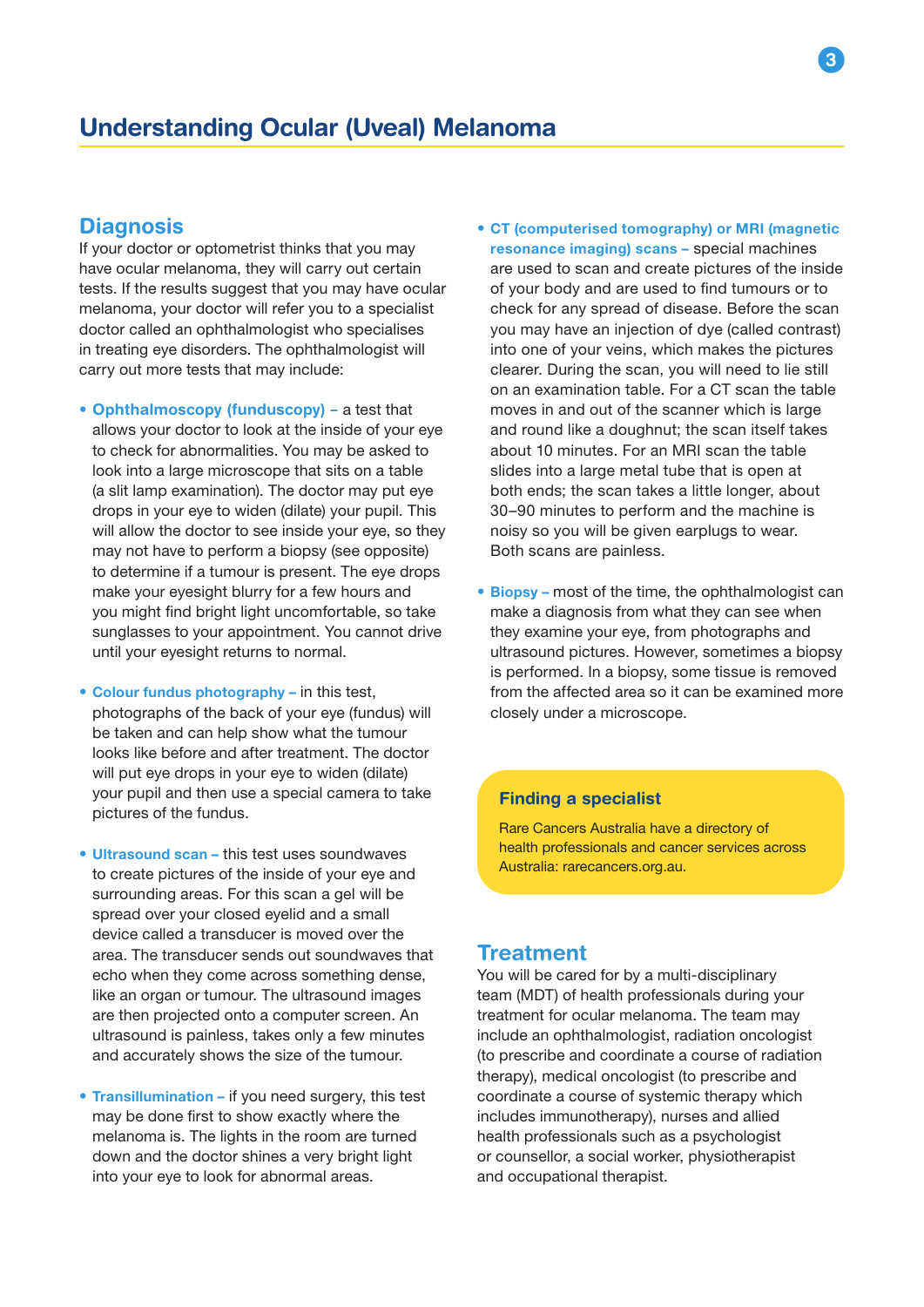Discussion with your doctor will help you decide on the best treatment for your cancer depending on:

- the site of the cancer you have (choroid, ciliary body or iris)
- size of the cancer
- how close the cancer is to other parts of the eye
- whether or not the cancer has spread
- your age, fitness and general health
- your preferences.

The main factors in deciding on what treatment you will have are the location and size of the tumour and wanting to save the sight of your eye. Preserving how your eye looks is also important. Treatments may include surgery, radiation therapy, laser treatment (transpupillary thermotherapy), photodynamic therapy and immunotherapy. These can be given alone or in combination.

#### **Surgery**

Surgery for ocular melanoma may involve removing just the tumour, removing part of the eye, or removing the entire eye (enucleation) if it has been severely damaged by the tumour. These operations are done while you are under a general anaesthetic and you will have to stay in hospital for one or two days.

→ For a free copy of Cancer Council's booklet U*nderstanding Surgery and Research* visit your local Cancer Council website or call 13 11 20.

### Surgical procedures for ocular melanoma **Iridectomy** Removal of part of the iris (coloured part of the eye) **Iridocyclectomy** Removal of part of the iris and the ciliary body **Endoresection** or transscleral resection Removal of only the tumour in the ciliary body or choroid

| терсонин                       |                                                                                                                                                                                                                                                      |
|--------------------------------|------------------------------------------------------------------------------------------------------------------------------------------------------------------------------------------------------------------------------------------------------|
| <b>Enucleation</b>             | Removal of the entire eye. This is<br>performed for larger melanomas<br>or if the vision in the eye has<br>already been lost. An artificial<br>eye matching your eye size and<br>colour will usually be inserted<br>after surgery to replace the eye |
| <b>Orbital</b><br>exenteration | Removal of the eye and some<br>surrounding tissue                                                                                                                                                                                                    |

#### Radiation therapy

Radiation therapy (also known as radiotherapy) uses high energy rays to destroy cancer cells. It may be used for ocular melanoma:

- after surgery, to destroy any remaining cancer cells and stop the cancer coming back
- if the cancer can't be removed with surgery
- instead of removing the eye (enucleation)
- if the cancer has spread to other parts of the body (e.g. palliative radiation to control symptoms).

For ocular melanoma it is given the following ways:

- Plaque radiation therapy (plaque brachytherapy) – small seeds of radioactive material are placed in a small disc (called a plaque) and attached to the wall of the eye over the tumour during an operation. Radiation is then delivered to the tumour. The plaque is left in place until the right amount of radiation has been given. This is usually about four to five days and you will have to stay in hospital during this time. After this, you will have another short operation to remove the plaque.
- Proton beam radiation therapy proton beams are aimed directly at the tumour and may cause less damage to the other tissues they pass through. Treatment is given in high doses over several days. This treatment is currently not available in Australia but check with your radiation oncologist.
- Stereotactic radiation therapy multiple small beams of radiation are used to precisely target the tumour in high doses. You usually need five sessions given over ten days.

A course of stereotactic radiation therapy needs to be carefully planned. During your first appointment you will meet with a radiation oncologist. At this planning session you will lie on an examination table and have a CT scan in the same position you will be placed in for treatment. Specific equipment, such as a frame to immobilise your head and a light to focus your gaze on, will be used to ensure your eye does not move during treatment. The information from this session will be used by your specialist to work out the treatment area, the type of radiation and how to deliver the right dose. Radiation therapists will then deliver the course of radiation therapy as set out in the treatment plan.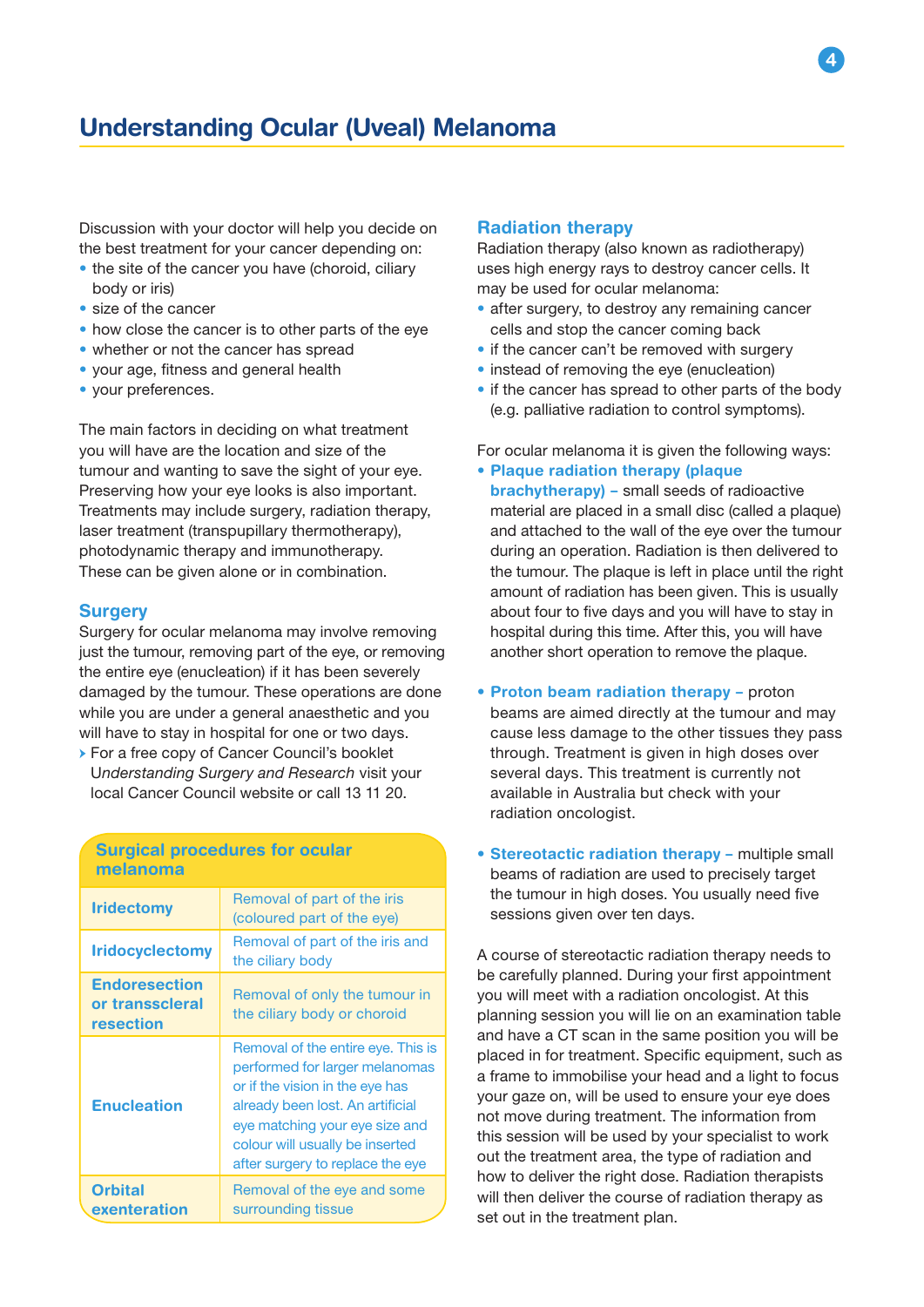Radiation therapy does not hurt and is usually given over a period of time to minimise side effects.

If you need plaque brachytherapy the ophthalmologist will plan this treatment with you.

→ For a free copy of Cancer Council's booklet *Understanding Radiation Therapy* visit your local Cancer Council website or call 13 11 20.

#### Other treatments

Other types of treatment for ocular melanoma are:

### Laser treatment (transpupillary thermotherapy) or photodynamic therapy

This treatment uses an infrared laser to heat and destroy cancer cells. It is sometimes combined with photodynamic therapy which uses a laser combined with a light-sensitive drug to destroy cancer cells. The drug is injected into your vein and makes the cells in your body more sensitive to light. The treatment is painless, but you will be sensitive to light for several days after treatment.

#### **Immunotherapy**

If the ocular melanoma has spread (metastasised) to other parts of the body, immunotherapy may be considered. This treatment has been very helpful in treating metastatic skin melanoma and uses drugs to stimulate your own immune system to recognise and attack cancer cells.

#### Clinical trials

Your doctor may suggest you take part in a clinical trial. Doctors run clinical trials to test new or modified treatments and ways of diagnosing disease to see if they are better than current methods. For example, if you join a randomised trial for a new treatment, you will be chosen at random to receive either the best existing treatment or the modified new treatment. Over the years, trials have improved treatments and led to better outcomes for people with cancer. Talk to your specialist, clinical trials nurse or GP, or ask for a second opinion. If you decide to take part in a clinical trial, you can withdraw at any time.

For more information on clinical trials, visit australiancancertrials.gov.au.

→ For a free copy of Cancer Council's booklet *Understanding Clinical Trials and Research* visit your local Cancer Council website or call 13 11 20.

#### Complementary therapies

Complementary therapies are designed to be used alongside conventional medical treatments (such as surgery and radiation therapy) and can increase your sense of control, decrease stress and anxiety, and improve your mood. Some Australian cancer centres have developed "integrative oncology" services where evidence-based complementary therapies are combined with conventional treatments to improve both wellbeing and clinical outcomes. Let your doctor know about any therapies you are using or thinking about trying, as some may not be safe or evidence-based.

→ For a free copy of Cancer Council's booklet *Understanding Complementary Therapies* visit your local Cancer Council website or call 13 11 20.

| <b>Complementary</b><br>therapy           | <b>Clinically proven</b><br><b>benefits</b>                                          |
|-------------------------------------------|--------------------------------------------------------------------------------------|
| acupuncture                               | reduces chemotherapy-<br>induced nausea and vomiting;<br>improves quality of life    |
| aromatherapy                              | improves sleep and quality<br>of life                                                |
| art therapy,<br>music therapy             | reduce anxiety and stress;<br>manage fatigue; aid<br>expression of feelings          |
| counselling,<br>support groups            | help reduce distress, anxiety<br>and depression; improve<br>quality of life          |
| hypnotherapy                              | reduces pain, anxiety,<br>nausea and vomiting                                        |
| massage                                   | improves quality of life;<br>reduces anxiety, depression,<br>pain and nausea         |
| meditation,<br>relaxation,<br>mindfulness | reduce stress and anxiety;<br>improve coping and quality<br>of life                  |
| qi gong                                   | reduces anxiety and fatigue;<br>improves quality of life                             |
| spiritual<br>practices                    | help reduce stress; instil<br>peace; improve ability to<br>manage challenges         |
| tai chi                                   | reduces anxiety and stress;<br>improves strength, flexibility<br>and quality of life |
| yoga                                      | reduces anxiety and stress;<br>improves general wellbeing<br>and quality of life     |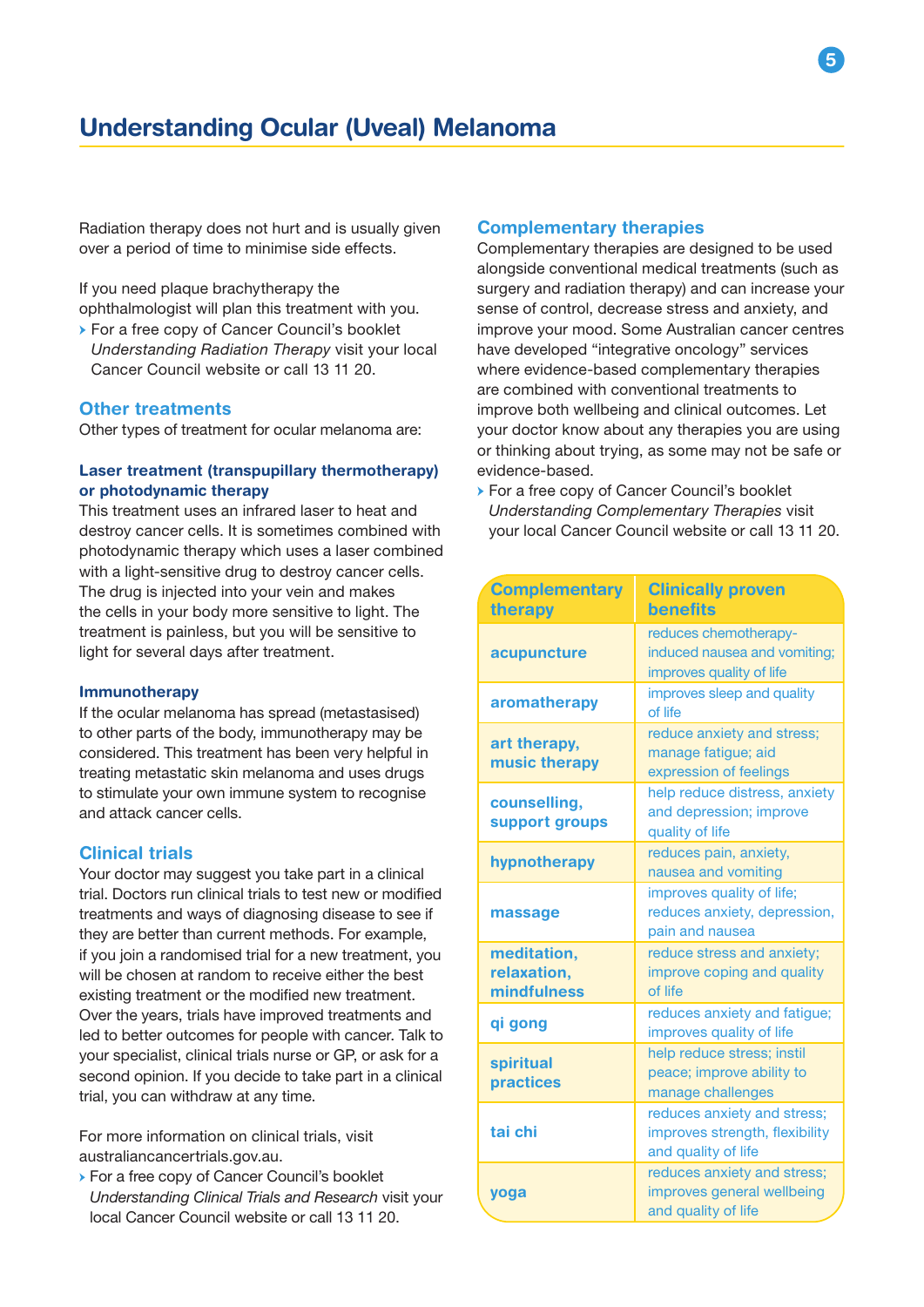# Nutrition and exercise

If you have been diagnosed with ocular melanoma, both the cancer and treatment will place extra demands on your body. Research suggests that eating well and exercising can benefit people during and after cancer treatment.

Eating well and being physically active can help you cope with some of the common side effects of cancer treatment, speed up recovery and improve quality of life by giving you more energy, keeping your muscles strong, helping you maintain a healthy weight and boosting your mood. You can discuss individual nutrition and exercise plans with health professionals such as dietitians, exercise physiologists and physiotherapists.

→ For free copies of Cancer Council's booklets *Nutrition and Cancer* and *Exercise for People Living with Cancer* visit your local Cancer Council website or call 13 11 20.

# Side effects of treatment

All treatments can have side effects. The type of side effects that you may have will depend on the type of treatment you have. Some people have very few side effects and others have more. Your specialist team will discuss all possible side effects, both short and long-term (including those that have a late effect and may not start immediately), with you before your treatment begins.

| <b>Common side effects</b>  |                                                                                                                                                             |
|-----------------------------|-------------------------------------------------------------------------------------------------------------------------------------------------------------|
| <b>Surgery</b>              | Loss of vision, damage to nearby<br>tissue, pain, bleeding, blood<br>clots, infection after surgery,<br>change in appearance                                |
| <b>Radiation</b><br>therapy | Blurry vision, dry eye, cataracts,<br>glaucoma, loss of vision, eye<br>discomfort, fatigue                                                                  |
| <b>Laser therapy</b>        | Loss of vision, eye discomfort,<br>bleeding inside the eye                                                                                                  |
| <b>Immunotherapy</b>        | Infection, fatigue, skin reactions,<br>headaches, inflammation of the<br>heart, inflammation of the colon,<br>inflammation of the liver, kidney<br>problems |

### Making decisions about treatment

Making treatment decisions when you have been diagnosed with cancer can be overwhelming. Sometimes, it can be difficult to know which treatment is best for you. Take your time in talking with your doctors. Understanding the disease, the available treatments, possible side effects and any extra costs can help you weigh up the options and make well-informed decisions.

Some people prefer to seek several opinions before feeling confident to go ahead with the treatment. There is no need to feel awkward about seeking a second opinion and specialists will not be offended if you do so. If you are confused or want to check anything, ask your specialist questions. This will ensure you have all the information you need to make decisions about treatment and your future that you are comfortable with.

Check with your doctors how soon treatment should begin. Sometimes it won't affect the success of the treatment to wait a while. Ask them to explain your options and take as much time as you can before making a decision.

You may have to attend many appointments. It's difficult to remember everything your specialist is saying to you so it's a good idea to take someone with you. They will be able to listen, ask questions and remember what the doctor says.

It may help to take a list of questions with you, take notes (especially about anything you are unfamiliar with) or ask the doctor if you can record the discussion (many mobile phones have a recording function or you can use the CAN.recall app – visit rarecancers.org.au for more information). There are some suggestions for questions you could ask at the end of this sheet.

→ For a free copy of Cancer Council's booklet *Cancer Care and Your Rights* visit your local Cancer Council website or call 13 11 20. Cancer Council's podcast on *Making Treatment Decisions* can be downloaded from your local Cancer Council website.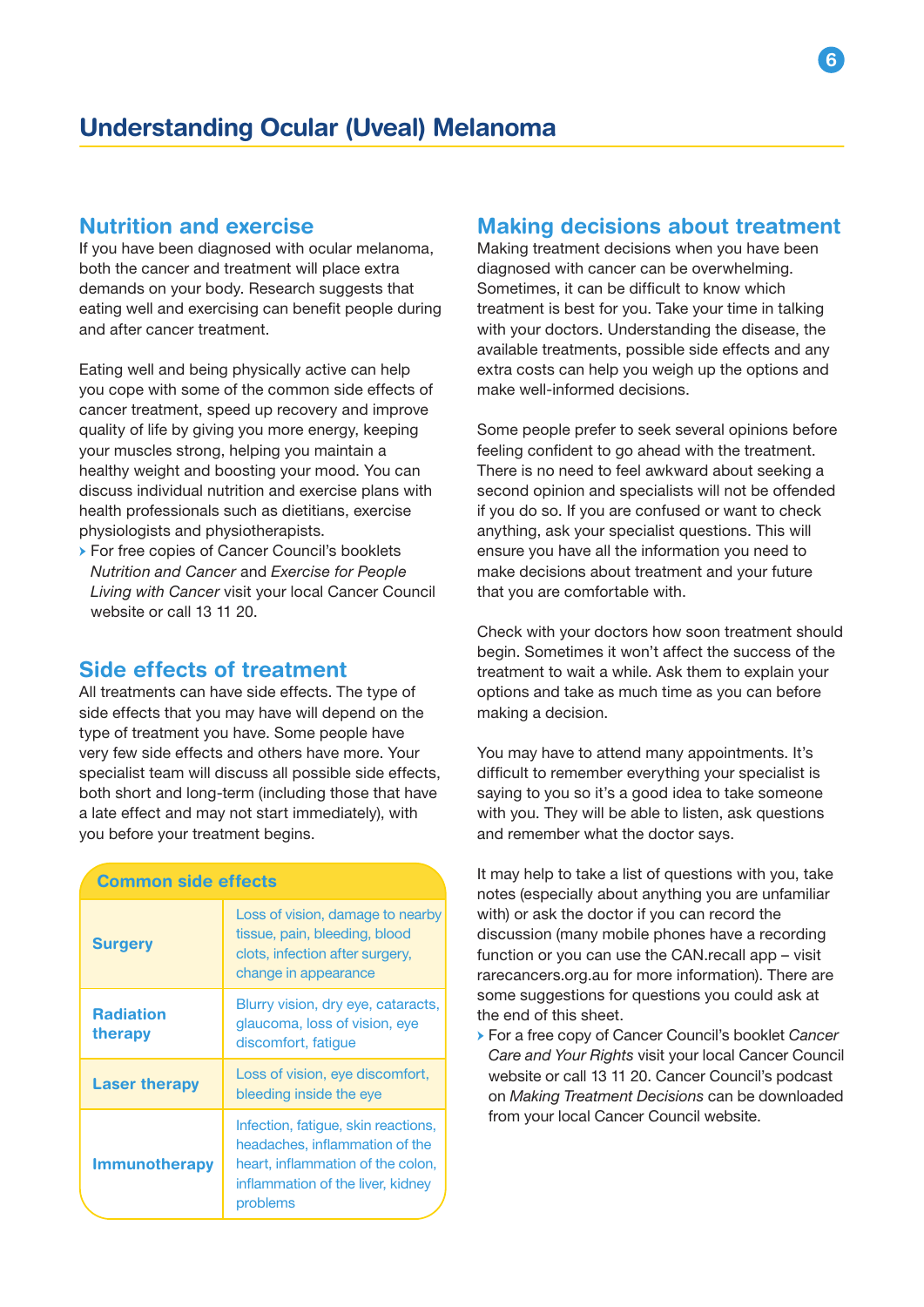# Looking after yourself

There is no right way to feel if you have been diagnosed with a cancer such as ocular melanoma. Feeling a range of emotions is normal and you may feel overwhelmed, anxious, fearful, sad or lonely. Many people need emotional support before, during and after treatment. Adjusting to living with visible scars, changes to your physical appearance, changes to your lifestyle and bodily function can be hard and take time. If this is affecting you, or likely to affect you, it's important to seek help.

It can help to talk things through with a counsellor, psychologist, friend or family member. Talk to your medical team or call Cancer Council 13 11 20 about what support services are available.

→ For a free copy of Cancer Council's booklet *Emotions and Cancer* visit your local Cancer Council website or call 13 11 20.

## Practical and financial support

There are many services that can help you manage with practical or financial issues caused by having ocular melanoma. Benefits, pensions and hardship programs may be able to help pay for prescription medicines (for example the Australian Government's Pharmaceutical Benefits Scheme), transport costs or utility bills. Ask the hospital social worker which services are available and if you are eligible for them.

For additional income, you may be able to access your superannuation early or claim on insurance policies such as income protection, trauma, and total and permanent disability. Managing your ability to work or study during cancer treatment, is important to consider and will depend on your personal situation.

→ For free copies of Cancer Council's booklets *Cancer and Your Finances* and *Cancer, Work & You* visit your local Cancer Council website or call 13 11 20.

If you need legal or financial advice, you should talk to a qualified professional about your situation. Cancer Council offers free legal and financial services in some states and territories for people who can't afford to pay – call 13 11 20 to ask if you are eligible.

# Life after treatment

Once your treatment has finished, you will have regular check-ups to confirm that the cancer hasn't come back. Ongoing surveillance for ocular melanoma involves a schedule of tests and scans, eye tests and physical examinations. Let your doctor know of any health problems between visits.

Some cancer centres work with patients to develop a "survivorship care plan" which includes a summary of your treatment, sets out a schedule for follow-up care, lists any symptoms and long-term side effects to watch out for, identifies any medical or emotional problems that may develop and suggests ways to adopt a healthy lifestyle. Maintaining a healthy body weight, eating well and being active are all important. If you don't have a care plan, ask your specialist for one and make sure a copy is given to your GP and other health care providers.

→ For a free copy of Cancer Council's booklet *Living Well After Cancer* visit your local Cancer Council website or call 13 11 20.

### If the cancer comes back

For some people ocular melanoma does come back after treatment, which is known as a recurrence. If the cancer does come back, treatment will depend on where the cancer has returned in your body and may include a mix of surgery, radiation therapy, laser and immunotherapy. Enrolling in a clinical trial may also be recommended for you. In some cases of advanced cancer, treatment will focus on managing any symptoms, such as pain, and improving your quality of life without trying to cure the disease. This is called palliative treatment. Palliative care can be provided in the home, in a hospital, in a palliative care unit or hospice, or in a residential aged care facility.

When cancer is no longer responding to active treatment, it can be difficult to think about how and where you want to be cared for towards the end of life. But it's essential to talk about what you want with your family and health professionals, so they know what is important to you. Your palliative care team can support you in having these conversations.

→ For free copies of Cancer Council's booklets *Understanding Palliative Care, Living with Advanced Cancer* and *Facing End of Life* visit your local Cancer Council website or call 13 11 20.